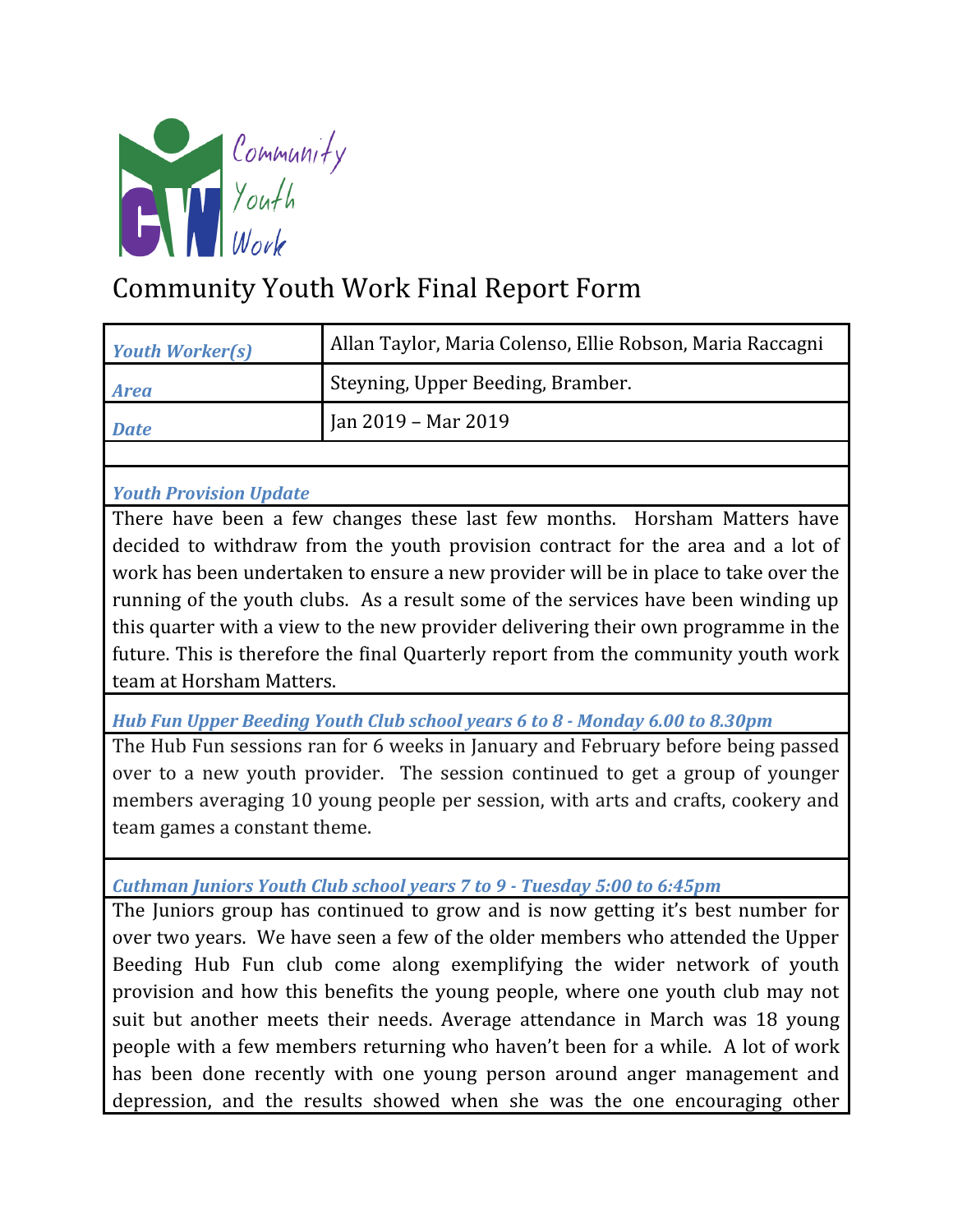members to join in a dancing competition.

*Cuthman Seniors Youth Club school years 10 to 13 - Tuesday 7:00 to 9:00pm*

Again numbers on this session have grown with several new members but also some of our older member now moving on as they have now got jobs. This has been quite a challenging group where there are some concerns about possible drugs use at the weekends and mental health issues. We have had to support the young people with drugs education, lots of one to one meetings around self-harm, depression and behavior. It is an ongoing process however just the fact that these young people feel comfortable coming to a youth club and openly talk about their problems shows the need for this work to continue. One success has been helping one young person source financial support in order for her to attend her college course.

*Cuthman Youth Club school years 7 to 12 - Thursday 7:00 to 9:00pm*

Thursday numbers are steady averaging around 22 young people. With the majority of the group being in year 11 some members come for one or two session and take a break, then returning a few weeks later, due to the pressures of a GCSE year. We have supported one member particularly to receive counseling from the school to deal with anxiety issues. The group continues to engage in lots of conversations with the youth workers on issues like sex education, career plans and even travelling.

## *Trips*

On Monday  $11<sup>th</sup>$  February we took a group of 22 young people to Flip out, the trampoline park, in Chichester. With the support of Paul Conroy driving the Steyning Community Bus and the use of a Steyning Grammar school minibus all the young people from both the Cuthman Juniors and the Hub Fun groups had a late night but a very enjoyable time.

*Community Involvement*

We have puts initial plans in place to link up with the Steyning Downland Scheme in the coming months (which has now been passed over to the new provider) to run a graffiti project in order to try and tackle an issue around graffiti in some of the SDS sites.

The Community Wardens have joined us on a few youth sessions and we have been working closely with them to tackle anti-social behavior of some young people who are not youth club members whilst also building links between the wardens and our